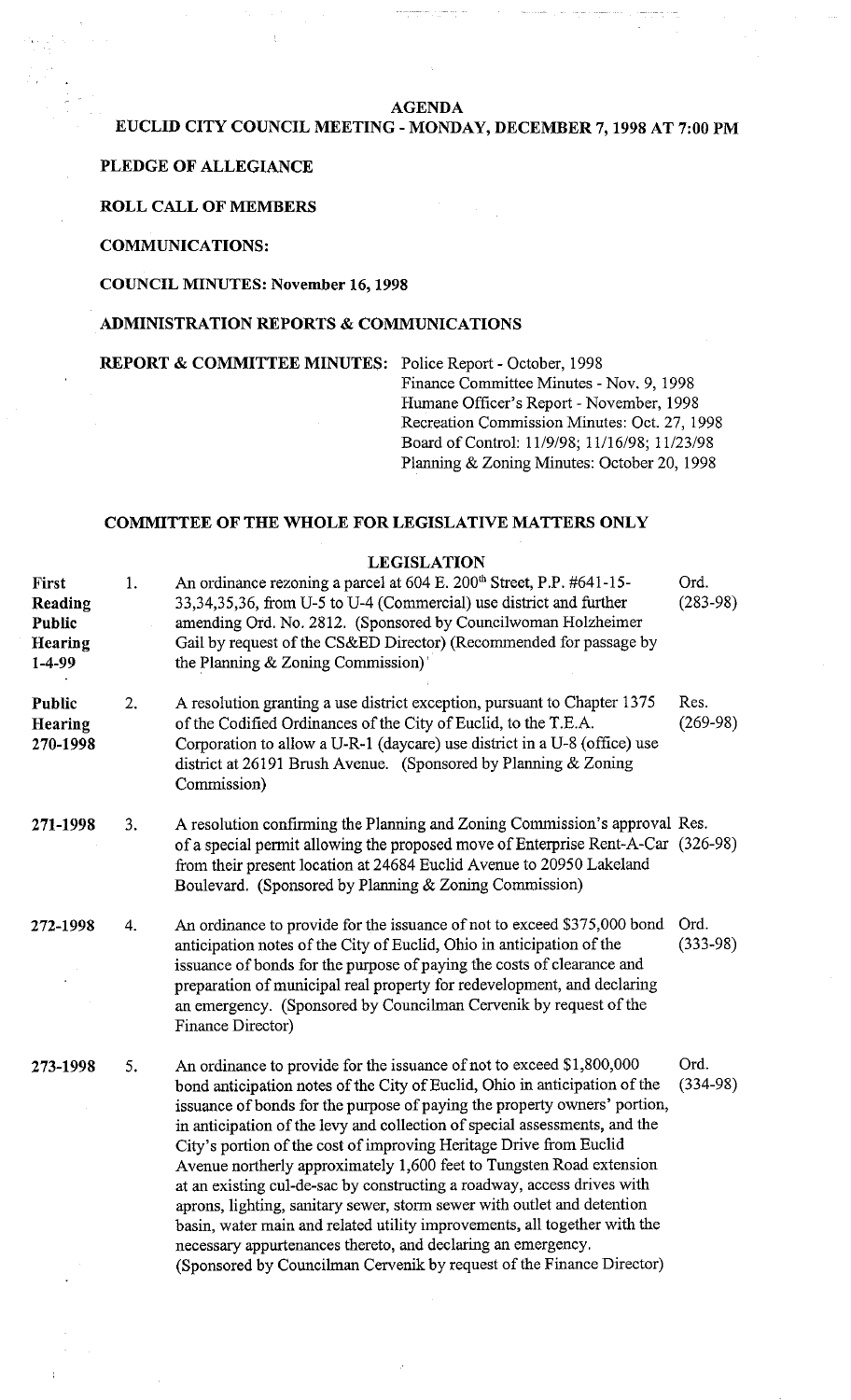| 274-1998               | 6.  | An ordinance amending Ordinance No. 203-1998 passed September 21,<br>1998 which provided for the issuance of \$750,000 bond anticipation<br>notes of the City of Euclid, Ohio in anticipation of the issuance of bonds<br>for the purpose of paying the costs of the acquisition and preparation, of<br>blighted real property for redevelopment, and declaring an emergency.<br>(Sponsored by Councilman Cervenik by request of the Finance Director)                | Ord.<br>$(335-98)$   |
|------------------------|-----|-----------------------------------------------------------------------------------------------------------------------------------------------------------------------------------------------------------------------------------------------------------------------------------------------------------------------------------------------------------------------------------------------------------------------------------------------------------------------|----------------------|
| Executive<br>Committee | 7.  | An ordinance authorizing the Mayor of the City of Euclid to enter into<br>four (4) contracts for the purpose of a marina study with the following<br>consultants for the services designated. (Sponsored by Councilwoman<br>McGarry)                                                                                                                                                                                                                                  | Ord.<br>$(336-98)$   |
| 275-1998               | 8.  | An emergency ordinance waiving the provisions of Ohio Revised Code<br>Section $4117.14(G)(11)$ , relating to the effective date of Conciliator's<br>awards made pursuant to the collective bargaining process for public<br>employees. (Sponsored by Councilman Cervenik)                                                                                                                                                                                             | Ord.<br>$(328-98)$   |
| 276-1998               | 9.  | An emergency ordinance amending Section 9.1 and Section 13.5 of<br>Ordinance No. 227-1996, known as the "Consolidated Compensation<br>Ordinance. (Sponsored by Mayor Oyaski)                                                                                                                                                                                                                                                                                          | Ord.<br>$(339-98)$   |
| 277-1998               | 10. | An emergency ordinance authorizing the Director of Administration of<br>the City of Euclid to extend the agreements for medical, dental, vision,<br>life and pharmacy health care insurance for eligible employees for a one<br>year period, commencing January 1, 1999 and expiring on December 31,<br>1999. (Sponsored by Councilman Cervenik by request of the<br>Administration Director)                                                                         | Ord.<br>$(330-98)$   |
| 278-1998               | 11. | An emergency ordinance authorizing the Director of Administration of<br>the City of Euclid to enter into a contract after seeking informal proposals (331-98)<br>to provide medical cost reduction services to the City in conjunction with<br>the City's health care self-insurance program for eligible employees.<br>(Sponsored by Councilman Cervenik by request of the Administration<br>Director)                                                               | Ord.                 |
| 279-1998               | 12. | An ordinance authorizing the Director of Administration of the City of<br>Euclid to enter into an agreement with M&N Risk Management, Inc.,<br>9100 South Hills Boulevard, Suite 300, Cleveland, Ohio 44147 for the<br>provision of Workers' Compensation Retrospective Rating Management<br>Service at a cost not to exceed Thirteen Thousand Dollars (\$13,000) per<br>year. (Sponsored by Councilman Cervenik by request of the<br><b>Administration Director)</b> | Ord.<br>$(332-98)$   |
| 280-1998               | 13. | An ordinance amending Section 505.37 of the General Offenses Code of<br>the Codified Ordinances of the City of Euclid. (Sponsored by<br>Councilwoman Miller by request of the Police Chief)                                                                                                                                                                                                                                                                           | Ord.<br>$(324 - 98)$ |
| 281-1998               | 14. | An ordinance authorizing the Director of Parks and Recreation of the City Ord.<br>of Euclid to extend the current contract with Lake Erie Golf Cars for the<br>leasing of forty (40) golf carts, at the same cost, for one additional year.<br>(Sponsored by Councilwoman McGarry by request of the Parks and<br>Recreation Director)                                                                                                                                 | $(337-98)$           |
| 282-1998               | 15. | An ordinance authorizing the Director of Parks and Recreation of the City Ord.<br>of Euclid, under the current contract between the City of Euclid and Lake (338-98)<br>Erie Golf Cars, to enter into an agreement with Lake Erie Golf Cars for<br>the purchase of ten (10) 1995 G-14 Yamaha golf carts with sun tops.<br>(Sponsored by Councilwoman McGarry by request of the Parks and<br>Recreation Director)                                                      |                      |

 $\label{eq:2} \frac{1}{2} \sum_{i=1}^n \frac{1}{2} \sum_{j=1}^n \frac{1}{2} \sum_{j=1}^n \frac{1}{2} \sum_{j=1}^n \frac{1}{2} \sum_{j=1}^n \frac{1}{2} \sum_{j=1}^n \frac{1}{2} \sum_{j=1}^n \frac{1}{2} \sum_{j=1}^n \frac{1}{2} \sum_{j=1}^n \frac{1}{2} \sum_{j=1}^n \frac{1}{2} \sum_{j=1}^n \frac{1}{2} \sum_{j=1}^n \frac{1}{2} \sum_{j=1}^n \frac{1}{$ 

 $\mathcal{L}_{\text{max}}$ 

 $\frac{1}{2}$ 

 $\frac{1}{\sqrt{2\pi}}\left(\frac{1}{\sqrt{2\pi}}\right)^{2}$ 

 $\frac{1}{\sqrt{2}}$ a<br>Santa Caracana<br>Santa Caracana (

 $\frac{1}{\sqrt{2}}$